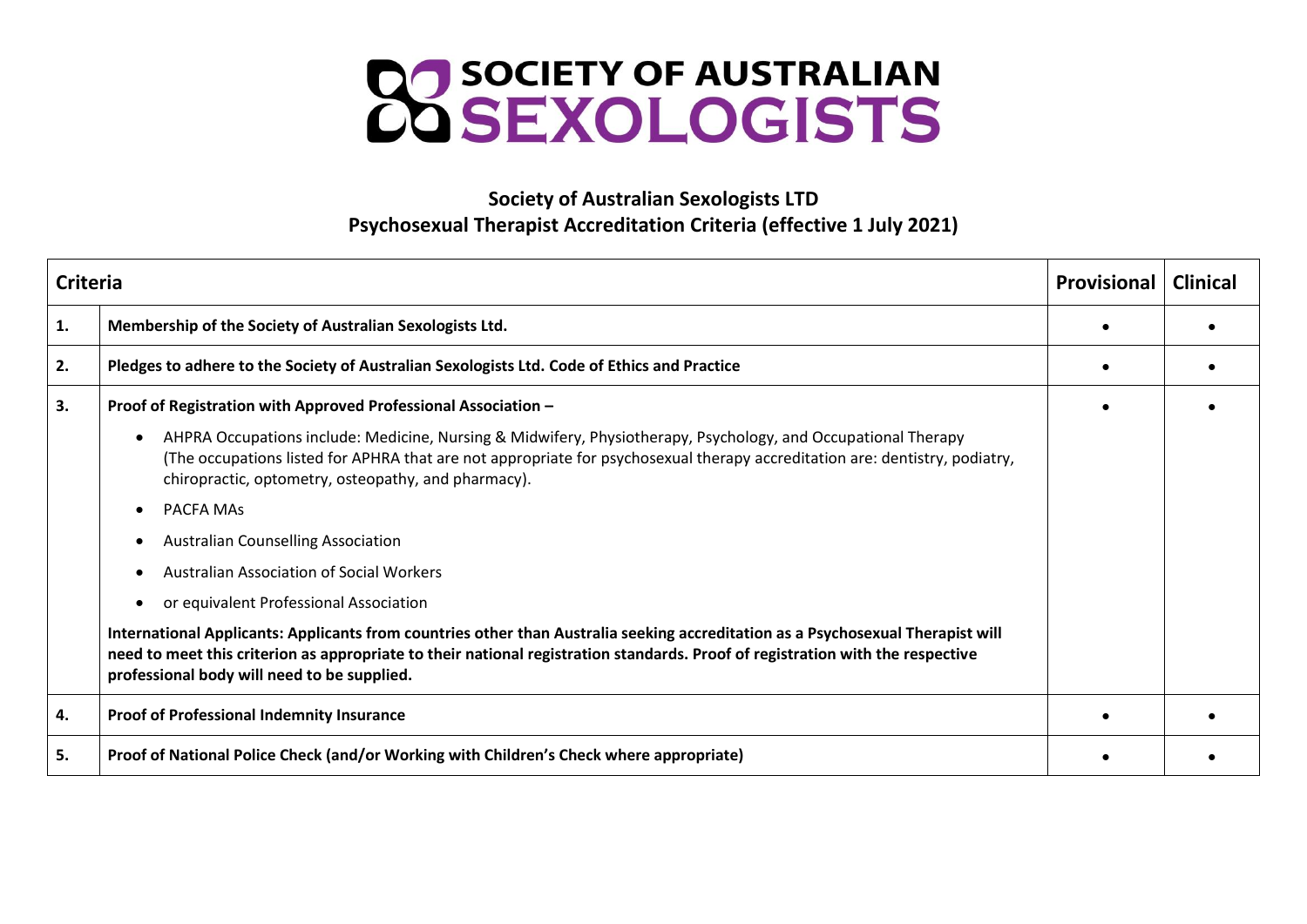## **CO SOCIETY OF AUSTRALIAN**

| 6. | Sexological Education - A minimum of 216 hours (or RPL equivalent) is required covering the following content areas:                                                                                                                                                                                                                                                                                                                                                                                                                                                                                                                                                                                                                                                                                                                                                                                                                                                         |  |
|----|------------------------------------------------------------------------------------------------------------------------------------------------------------------------------------------------------------------------------------------------------------------------------------------------------------------------------------------------------------------------------------------------------------------------------------------------------------------------------------------------------------------------------------------------------------------------------------------------------------------------------------------------------------------------------------------------------------------------------------------------------------------------------------------------------------------------------------------------------------------------------------------------------------------------------------------------------------------------------|--|
|    | Overview of the discipline of sexology (including historical and contemporary approaches to psychosexual therapy and sexuality<br>$\bullet$<br>research);<br>Socio-Cultural Aspects of Sex, Sexuality, and Gender (including sexual and gender diversity/identity, spirituality/religion,<br>$\bullet$<br>ethnicity/race, ability, sexual subcultures);<br>Sexual Function and Dysfunction (including diagnosis, testing/assessment, intervention);<br>$\bullet$<br>Sexual and reproductive anatomy and physiology (including models of sexual response cycles);<br>$\bullet$<br>Developmental sexuality across the lifespan;<br>$\bullet$<br>Knowledge of sexually transmitted infections and safer sex practices;<br>$\bullet$<br>Knowledge of atypical sexual behaviours (including rape and sexual assault, paraphilias, and fetishes);<br>$\bullet$<br>Familiarity of current research in psychosexual therapeutic and sexuality-related (broad) research.<br>$\bullet$ |  |
| 7. | Sexological Psychotherapy Training - A minimum of 72 hours (or RPL equivalent) is required covering the following areas:<br>Communication skills training in a sexological context (interpersonal micro-skills, report writing);<br>$\bullet$<br>Professional practice issues in psychosexual therapy (including sexual history taking, self-awareness/self in the therapeutic<br>$\bullet$<br>context, referrals, professional development, ethics, law);<br>Counselling issues in psychosexual therapy;<br>$\bullet$<br>Counselling theories.<br>$\bullet$                                                                                                                                                                                                                                                                                                                                                                                                                 |  |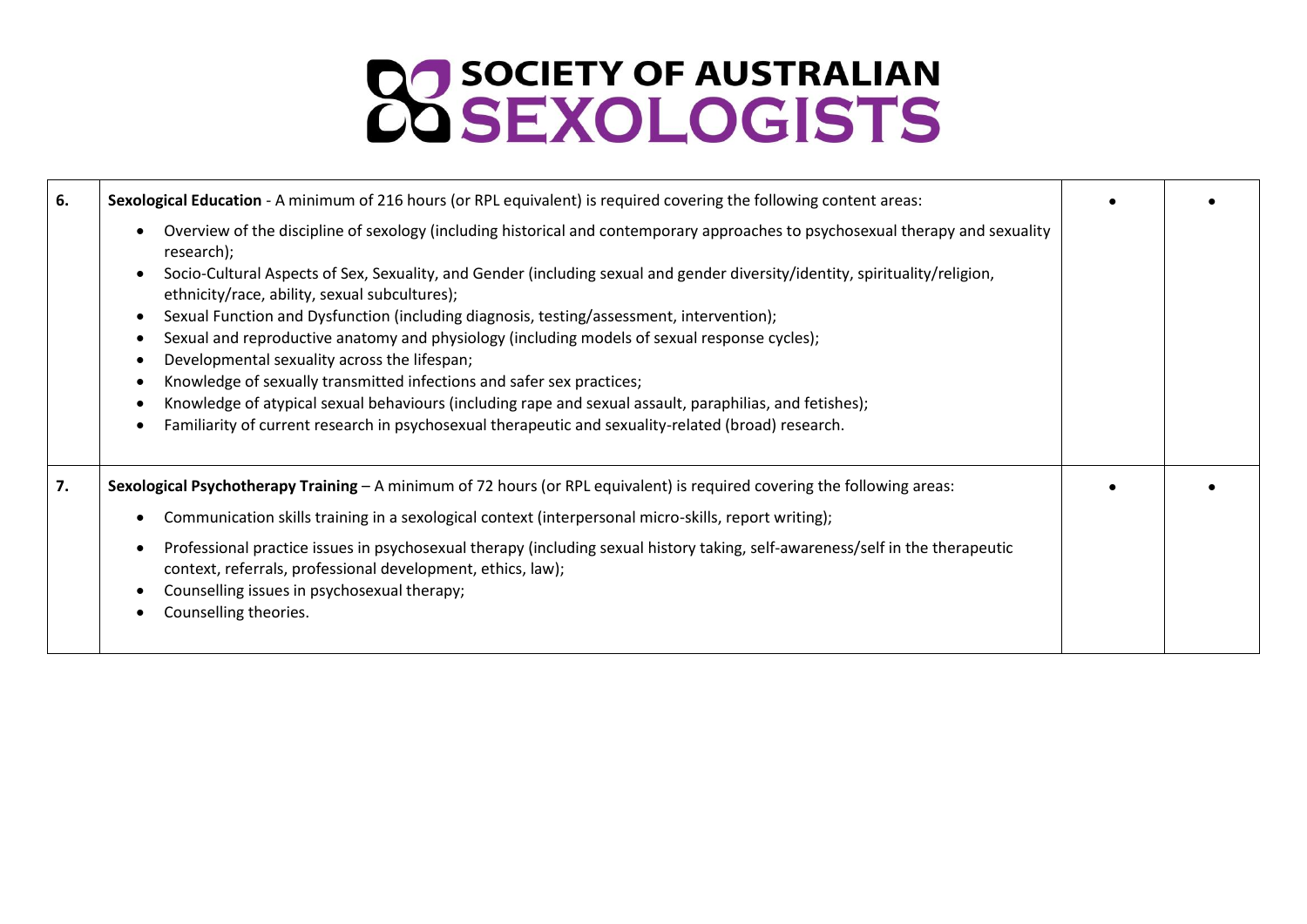## **22 SOCIETY OF AUSTRALIAN**

| 8. | Attitudes and Values Training Experience - a minimum of 12 hours is required in:                                                                                                                                                                                                                                                                                                                                                                                                                                                                                                                                                                                                                                                                                                                                                                                                                                                                                                                                                                                                                                                                                                                                                                                                  |  |
|----|-----------------------------------------------------------------------------------------------------------------------------------------------------------------------------------------------------------------------------------------------------------------------------------------------------------------------------------------------------------------------------------------------------------------------------------------------------------------------------------------------------------------------------------------------------------------------------------------------------------------------------------------------------------------------------------------------------------------------------------------------------------------------------------------------------------------------------------------------------------------------------------------------------------------------------------------------------------------------------------------------------------------------------------------------------------------------------------------------------------------------------------------------------------------------------------------------------------------------------------------------------------------------------------|--|
|    | A Society of Australian Sexologists Ltd. approved Attitudes and Values training experience (e.g., SAR), consisting of a process-<br>$\bullet$<br>oriented exploration of the applicant's own feelings, attitudes, values, and beliefs regarding human sexuality and sexual<br>behaviour.                                                                                                                                                                                                                                                                                                                                                                                                                                                                                                                                                                                                                                                                                                                                                                                                                                                                                                                                                                                          |  |
|    | Such training is not to be construed as personal psychotherapy or as an academic experience in which the primary emphasis is<br>$\bullet$<br>on cognitive information.                                                                                                                                                                                                                                                                                                                                                                                                                                                                                                                                                                                                                                                                                                                                                                                                                                                                                                                                                                                                                                                                                                            |  |
|    | The applicant will submit a one-page comprehensive statement of his/her/their professional philosophy and goals of<br>psychosexual therapy including how the SAR affected that philosophy.                                                                                                                                                                                                                                                                                                                                                                                                                                                                                                                                                                                                                                                                                                                                                                                                                                                                                                                                                                                                                                                                                        |  |
| 9. | <b>Supervision and Client Hours</b>                                                                                                                                                                                                                                                                                                                                                                                                                                                                                                                                                                                                                                                                                                                                                                                                                                                                                                                                                                                                                                                                                                                                                                                                                                               |  |
|    | A minimum of 200 client-contact hours with a minimum of 50 supervision hours, consisting of a minimum of 30 hours individual<br>supervision with a maximum of 20 hours group supervision.<br>Therapeutic hours may include individual or group therapy hours. Group therapy hours are per group, not per participant.<br>$\bullet$<br>The supervisor needs to be approved by Society of Australian Sexologists Ltd.<br>$\bullet$<br>These hours need not be in sex therapy.<br>$\bullet$                                                                                                                                                                                                                                                                                                                                                                                                                                                                                                                                                                                                                                                                                                                                                                                          |  |
|    | A minimum of 1000 client-contact hours (may include the above 200 hours), with a minimum of 80 supervision hours (may include<br>$\bullet$<br>the above 50 hours), consisting of a minimum of 50 hours individual supervision, with a maximum of 20 hours group supervision<br>and a maximum of 10 hours peer supervision.<br>The supervisor needs to be approved by Society of Australian Sexologists Ltd.<br>$\bullet$<br>All hours except the first 200 hours MUST be sex therapy oriented.<br>$\bullet$<br>Therapeutic hours may include individual or group therapy hours. Applicants must provide a statement detailing the structure of<br>$\bullet$<br>the group, what the groups entailed and how they were psychotherapeutic, along with how each participant's needs were<br>identified and addressed within the group, and whether individual therapy was available to a participant, if wanted or needed. In<br>addition, the applicant must provide information to clarify the nature of supervision and how it related to group therapy practice.<br>Please note, when tallying hours, they must be counted per group, not per individual, and an applicant cannot use the same group<br>hours in applying for both Psychosexual Therapist and Sexuality Educator. |  |